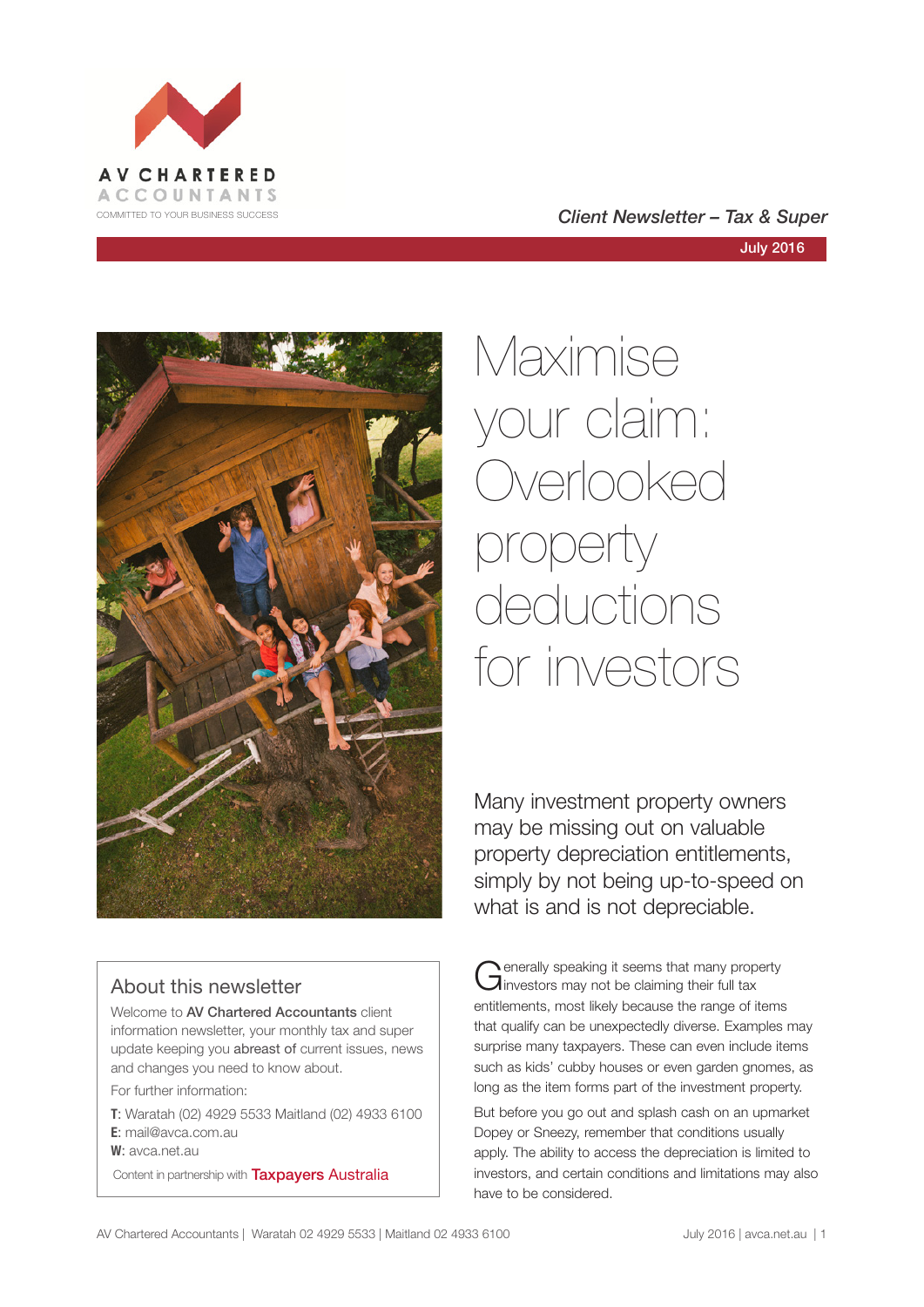d in<br>
ncial<br>
ar in<br>
it is<br>
ped A gas<br>
hot water<br>
system,<br>
FOR A DEDUCTION?<br>
FOR A DEDUCTION?<br>
FOR A DEDUCTION?<br>
FOR A DEDUCTION?<br>
FOR A DEDUCTION?<br>
FOR A DEDUCTION?<br>
FOR A DEDUCTION?<br>
FOR A DEDUCTION?<br>
FOR A DEDUCTION?<br>
FOR A DEDUCTION?<br>
FOR A DEDUCTION A gas hot water system, with 5 years still left on its 15-year effective life, can have its leftover value deducted in the financial year in which it is scrapped

## FOR A DEDUCTION?

Broadly speaking, depreciation and amortisation allow property investors to deduct a portion of the original cost of equipment and capital works on an investment property every financial year over the item's "effective life".

This is the time over which the ATO or the legislation deems the depreciable asset will lose its value. Basically, the building and its assets are getting older and wearing out, so the ATO allows investors to claim part of their cost each year as a deduction.

Note special statutory rules apply to building works deductions (see below).

#### TYPICAL DEPRECIATION ITEMS THAT CAN BE DEDUCTED

Rental property investors can depreciate hundreds of household items for tax purposes, including dishwashers, dryers and even built-in coffee machines.

Other eligible but often overlooked items include:

- pumps attached to spa baths
- free-standing spas
- children's cubby houses, and
- water tanks.

#### DEPRECIATION AND DEDUCTION TIPS AND TRICKS

Other tax depreciation considerations include:

■ Beware of initial repairs on new purchases of investment properties: Look at your renovations to determine if they would be an initial repair to improve the property (and therefore depreciable) or simply repairs and maintenance (and thus deductible in the current period).

 The ATO has been on the look-out for initial repairs erroneously claimed fully as a deduction in the year in which the cost was incurred.

- Keep all your records: Keep all invoices and do not claim personal labour costs
- **Claim it all:** Ensure the full and correct effective life of all depreciable items is claimed (speak to us if necessary)

■ Building works deductions: Some investment buildings are eligible for a 40 year depreciation based on actual or historical construction cost. This is typically referred to as a capital works deduction.

This applies to buildings built after 1985. however extensions and alterations to older buildings may also be eligible to be claimed over 40 years. Note that:

- new kitchens, bathrooms, carports, garages, patios and barbecue areas built after September 1985 in older properties may be eligible for a capital works deduction
- swimming pools built after February 1992 may be eligible for depreciation as structural improvements
- Get a depreciation schedule: Provided no changes occur to the assets of an investor on an investment property, a tax depreciation schedule is only required once during the life of an investor's ownership of the investment property — a qualified quantity surveyor can provide this schedule.
- Scrapped assets: There is also the option to claim a deduction for the "residual value" of depreciable assets that are scrapped and replaced.

 A gas hot water service for example, with 5 years still left on its 15-year effective life, can have its leftover value deducted in the financial year in which it is scrapped.

For any assistance with the above, please contact this office.  $\blacksquare$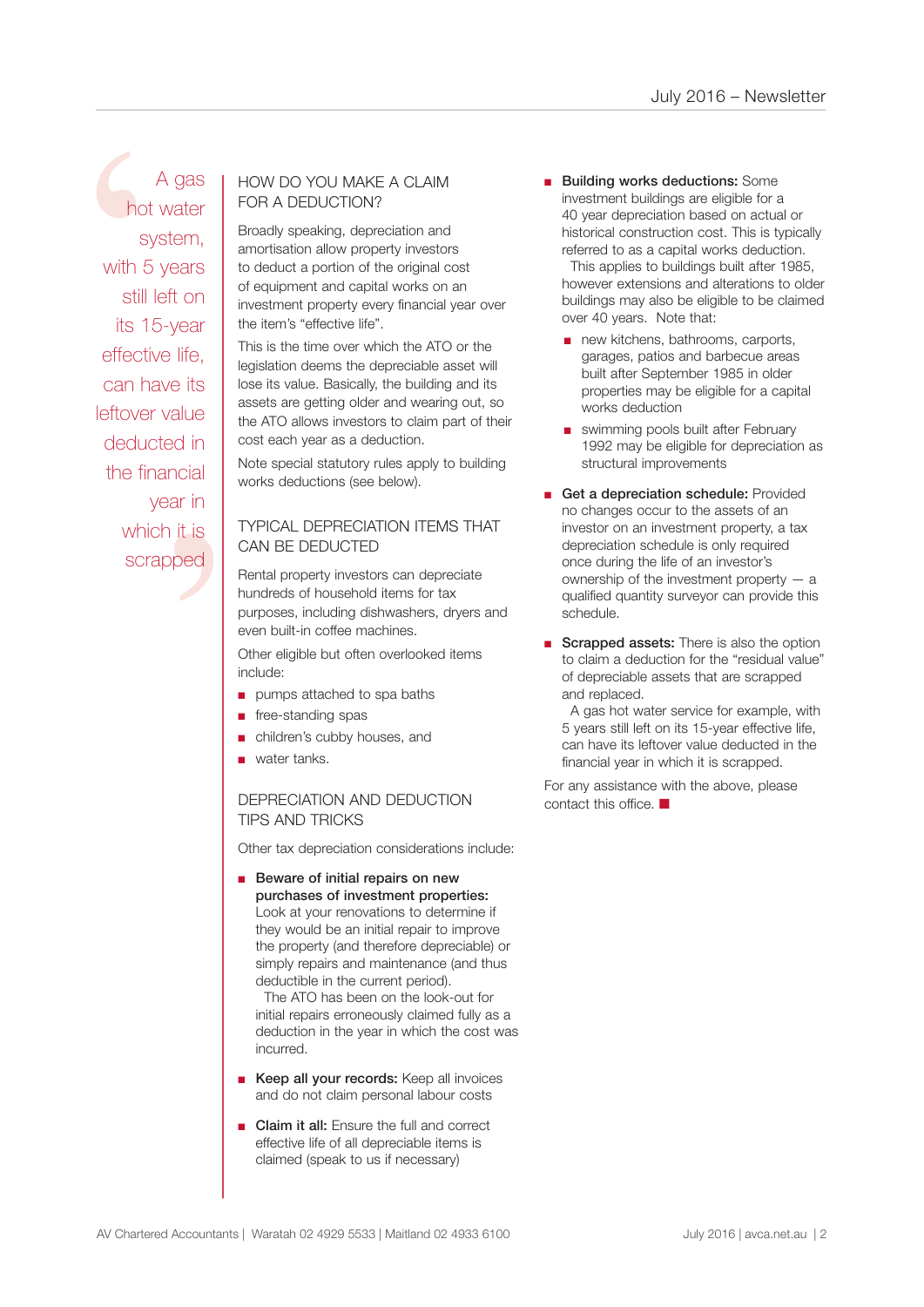

# Novated leases explained

Wrapping a car into a salary package is a popular choice. Doing so by salary sacrifice often raises the topic of novated leases. Is it worth it?

#### WHAT IS A NOVATED LEASE?

Simply put, a novated lease is a way for an employee to buy a new or used car and have their employer assist in the organised repayment for that car to an agreed financial supplier.

The way this is done is by the employer agreeing to make the repayments out of the employee's pretax salary in a salary sacrifice arrangement which, like any such arrangement, reduces the employee's taxable income. The terms of the lease repayments are calculated according to the employee's earnings and the amount salary sacrificed.

A novated lease is therefore a three-way deal – between an employee, a financier, and the employer. The employee leases the car, and the employer agrees to make the lease repayments to the financier for that car as a condition of employment.

For these arrangements, one obvious such condition is to remain an employee. In the event that employment ceases, the obligations and rights under the lease revert to the (former) employee.

This can suit the person involved, as they keep the vehicle (and there are no tax consequences), but can also suit the employer as they are not saddled with an extra vehicle or a financial commitment to keep paying for the car.

During the period of the novated lease, the employer is entitled to a deduction for lease expenses where the car is provided as part of a salary sacrifice arrangement. But it does give rise to a car benefit under fringe benefits tax (FBT) rules.

#### FRINGE BENEFITS TAX

Fringe benefits that fall under the FBT regime can be provided directly by the employer, by an "associate" of the employer, or by a third party who has an arrangement with the employer (in this case, the finance supplier). A car provided by novated lease is considered a fringe benefit to an employee, and gives rise to an FBT liability for the employer.

#### WHY IS THIS IMPORTANT?

A basic principle of salary sacrifice arrangements is that an employer is no better or worse off from having offered an employee a form of remuneration other than straight cash salary.

However as the leased car potentially gives rise to an FBT liability, and as FBT is an employer's obligation, it is generally the case that any FBT amount arising as a result of the novated lease is charged to the employee's salary package post-tax. The employer then remits the FBT to the ATO as required under the FBT rules.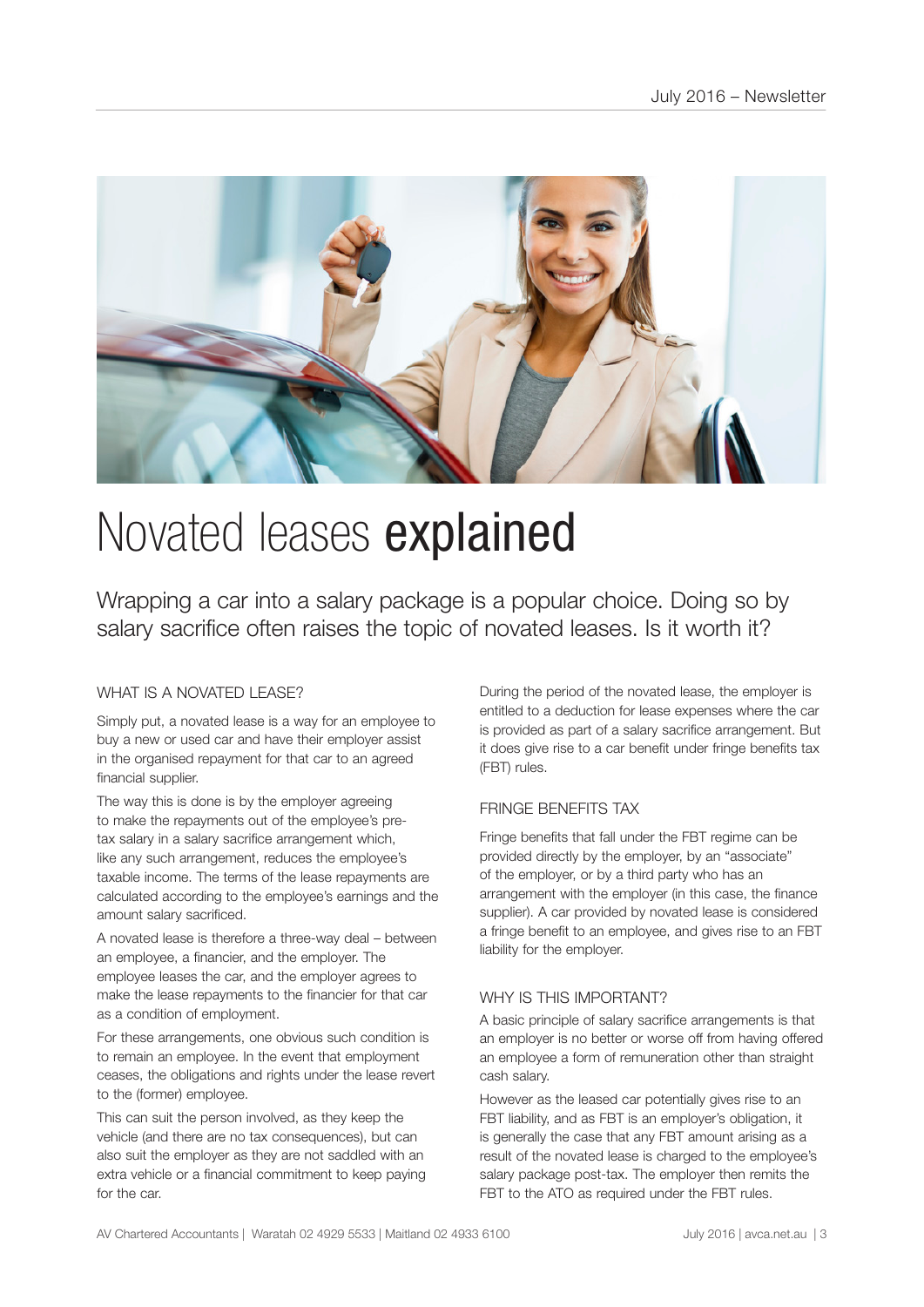#### WORKING OUT THE FBT

The value of the car benefit (on which the amount of FBT is based) is taken on the actual purchase price of the car. Working out its "taxable value" for FBT can be done using two available methods – the "statutory formula" method (the default and most commonly used), or the "operating cost" method.

The latter requires working out the total operating costs of the car (fuel, oil, servicing, etc) and reducing that total amount by the portion of private kilometres travelled (which attracts FBT) as compared to the total kilometres. It is most often used where business kilometres travelled are high, but is more complicated and requires more records (logbooks) to be kept and calculations to be made.

With the "statutory formula" method, the taxable value is very broadly calculated at a flat rate of 20% of the purchase price of the car.

#### HOW YOU MIGHT SAVE TAX: POST-TAX CONTRIBUTIONS TO REDUCE FBT

The employer's FBT liability that arises from salary packaging a car through a novated lease can be reduced by the employee making contributions towards, say, the running costs of the car from after-tax dollars. It is important that these contributions come from after-tax salary, as every dollar so contributed reduces the taxable value dollar-for-dollar up to the total.

By doing this, rather than the employer paying the FBT tax rate (which is 49% for the 2016-17 FBT year) and passing it on, the employee typically pays tax at their marginal rate, which for many will be much less than that.

Working out whether novated leasing is right for your circumstances can be a tricky exercise – contact us if you need assistance.  $\blacksquare$ 

## Novated lease implications in a nutshell

## Employer outcomes

- An employer will need to agree to the salary sacrifice arrangement that allows a staff member to obtain a vehicle through a novated lease
- The employer makes lease repayments to the finance supplier on behalf of the employee from their pre-tax salary
- Being a fringe benefit, the arrangement gives rise to an FBT liability, which the employer pays
- The amount of the FBT liability should have a nil dollar consequence for the employer where post-tax contributions are made by the employee for the "taxable value" of the benefit
- Expenses incurred in arranging and maintaining the lease (not the lease repayments) are tax deductible for the employer for the period the lease is active
- The end of the employment relationship also ends the repayment commitment, as lease obligations revert to the (former) employee
- When you lease the vehicle from the finance company, you can claim a GST credit for the GST included in the lease charges. However you generally can't claim GST credits if you make input taxed supplies.

### Employee outcomes

- Salary sacrificing reduces one's taxable income, as the amount is assigned from pre-tax salary (you may even find yourself in the next lower tax bracket)
- The vehicle is of the employee's choice, and the employee has exclusive use and ownership
- As the car is a fringe benefit, FBT must be paid, although the employer is liable for this payment. Any FBT is typically also salary sacrificed so that the employer is no worse off
- Generally, FBT is based on the purchase price of the vehicle, as the statutory formula is the most commonly utilised method. The operating cost method applies to running costs with a percentage determined by logbook
- Making post-tax contributions to the costs of owning the vehicle can reduce the FBT liability by the same amount contributed
- Usually the vehicle is obtained more cost effectively, as there is:
	- no GST on purchase (claimed by employer)
	- leasing companies usually get fleet discounts
	- the employer may also get a corporate discount.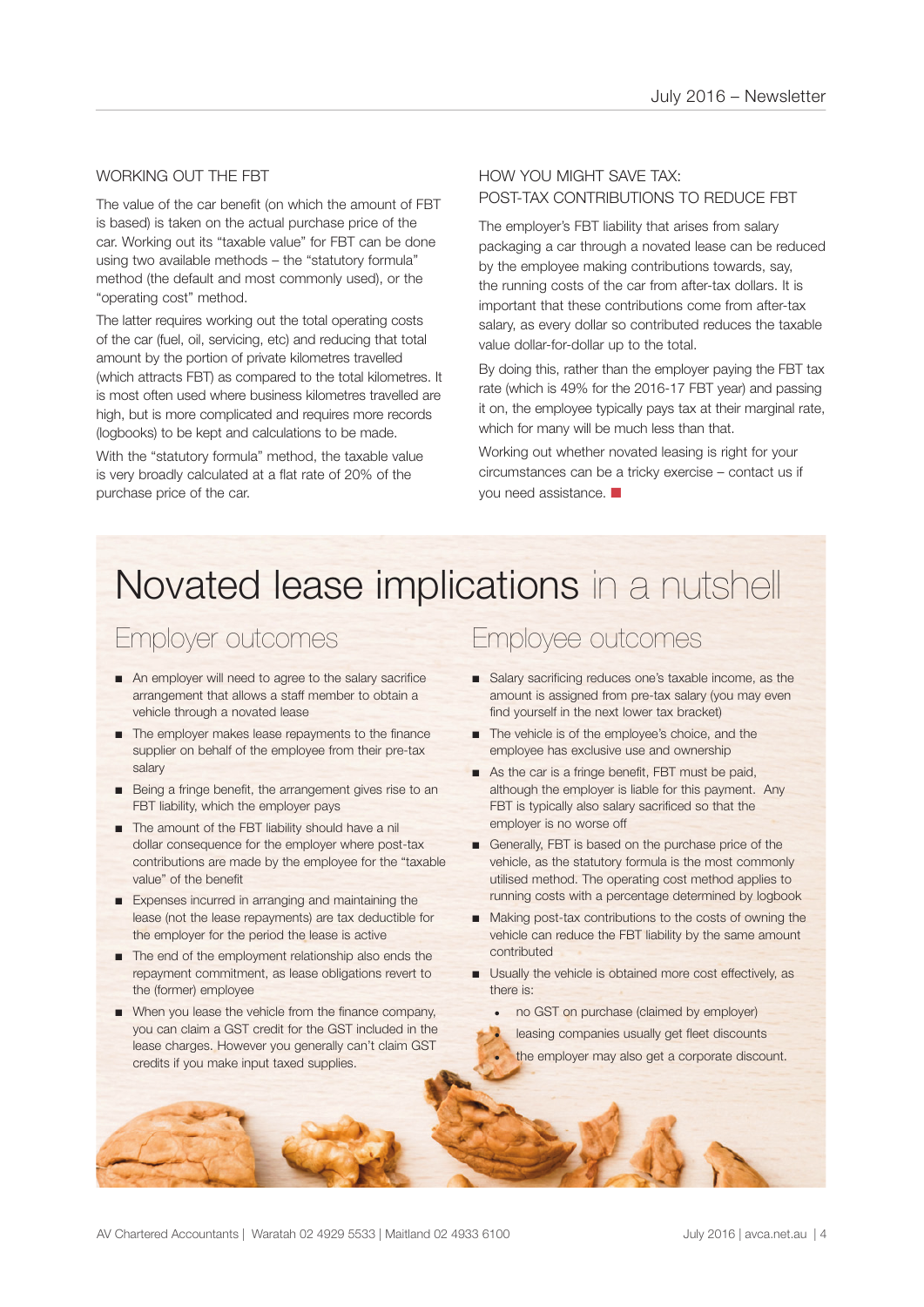

The government says this change of rules has been<br>necessary as foreign investment in Australia, including in residential real estate, has increased, and is continuing to increase, at an unprecedented rate.

The rules will apply where real property contracts are entered into on or after July 1, 2016, but only apply to sales of residential property where that property has a market value of \$2 million or more.

Withholding will not apply to sales by Australian resident sellers, but these sellers will need to obtain a clearance certificate that they can provide to the purchaser. Otherwise, 10% of the purchase price will need to be remitted to the ATO.

The changes were announced in 2013, but only became law earlier this year. The ATO says it has already communicated to real estate agents, conveyancers and legal practitioners to ensure the industry is prepared to help their clients meet their withholding obligations.

Withholding arrangements to make sure foreign residents pay capital gains tax on the sale of residential property exist in many countries, including in Canada, France, Spain, Japan and the USA.

#### Information for sellers and buyers

The ATO's assistant commissioner Malcolm Allen says the new rules will only apply to a limited number of sales of residential property under contracts entered into from July 1, 2016.

The ATO says that most property sales are for less than \$2 million and will therefore be completely outside the new rules. The withholding also does not apply to sales by Australian residents where a clearance certificate is provided to the buyer.

For purchases of property with a market value of \$2 million or more from a foreign resident seller, a 10% withholding will be incurred on these transactions at settlement, with the withheld amount being credited

## Real estate: Buyers turned into tax collectors

New withholding rules on the sale of property by foreign residents have been introduced. This essentially turns property buyers into potential tax collectors.

against any capital gains or income tax payable by the seller on the sale. "This means Australian residents who are selling a taxable Australian property with a market value of \$2 million or more need to obtain a clearance certificate from the ATO," Allen says.

"The clearance certificate will confirm that the 10% withholding amount does not apply to the transaction. If a seller doesn't provide a clearance certificate to the buyer by settlement, the buyer will be required to withhold 10% of the sales price and pay this to the ATO."

The ATO says where a buyer fails to withhold when they should, a penalty may be incurred which will be equal to the amount that was required to be withheld and paid. Interest will also be payable.

Sellers can claim the credit for the withheld amount paid to the ATO by lodging a tax return for the relevant year.

#### How to apply for a clearance certificate

The ATO says clearance certificate application forms are already available to download through its website (or ask us for a copy). There is no ATO fee for clearance certificate applications.

The ATO has promised an online version of the form, and says this should be available early in the 2016-17 income year. Where an application is submitted online, it says most certificates will be issued electronically within a few days. Paper applications are expected to take between two to four weeks to process.

"There may be some delays in cases where applicants have incomplete tax records, for example where tax returns have not been lodged for the last two years," Allen says. "We will follow up where we see evidence of poor tax behaviour, just as the Australian community would rightly expect of us."

A clearance certificate is valid for 12 months from issue, and must be valid at the time it is made available to the buyer. Contact us if you need further information.  $\blacksquare$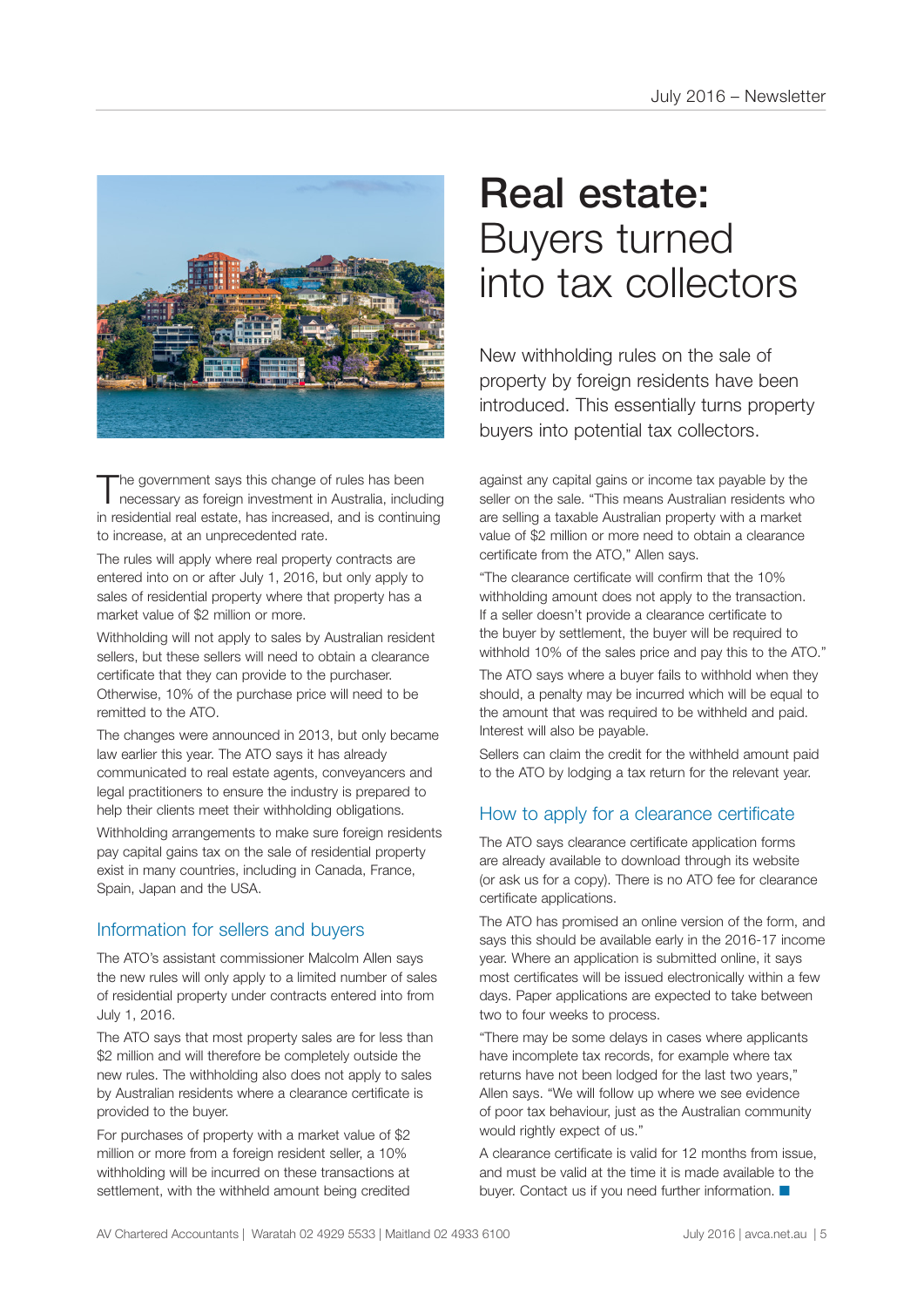# What to bring to your tax return appointment

I f you're coming in soon to discuss your tax return for yourself or your business, come prepared with some records or access to them to help us with the preparation.

Being prepared is not only wise, but saves a lot of time and effort for both yourself and for us.

If you are a new client, it is always smart to arm yourself with last year's tax return. This should have your personal details, Tax File Number, income streams, tax offsets, deductions, and other relevant information previously claimed. Also bring your latest bank account details in the event that you're entitled to a refund.

If you use an online accounting solution, all or most of your data should be available online for us to access. Most packages capture business transactions, and allow you to record data in real-time and in a format that we understand (as well as giving us access to it 24/7 so we can work on your return after the appointment is over).

Here is a brief general checklist of things to prepare for your tax return appointment. Not all of the following will be relevant for everyone, and will depend on your circumstances. But as a checklist it should help you tick off what you do or don't have in preparation for your return.

We will work through every allowable tax deduction available for you and/or your business. Don't forget to ask us what tax incentives are available to you which may work to increase your tax deductions.

# $\tilde{\mathbf{S}}$  INCOME

- PAYG summaries from employers
- Bank statements for any interest received during the financial year
- Distributions from trusts, partnerships, managed super funds
- Allowances (car, travel, entertainment, meals etc.)
- Government pensions and allowances
- Foreign income
- Capital gains eg sale of shares or property
- **Dividends**
- Personal services income
- Net income/loss from business
- Rental income eg from an investment property
- Lump sum termination payments
- Superannuation lump sum payments
- Any shares/options received under an employee share plan

### EXPENSES FOR TAX DEDUCTIONS

- Motor vehicle expenses based on business use percentage and kilometres travelled (include your log book if applicable)
- Travel and accommodation information domestic and overseas
- Work uniforms and other clothing expenses
- Courses, education and seminars
- Home office expenses
- Computer, software and repairs
- Tools and equipment
- Employee costs
- Superannuation contributions
- Rent/lease payments
- Interest paid say on an investment property
- Dividend deductions
- **Bank** fees
- Low value pool deductions/depreciation
- Telephone and internet costs
- Freight and transport costs
- Utilities electricity, gas, water
- Legal and accounting fees
- Donations
- Income protection insurance
- Details of any asset purchases
- Childcare expenses

#### ூ **BLO** IF YOU'RE IN BUSINESS

- Bank and credit card statements
- Lease, hire purchase, chattel mortgage or other loan agreements to your business
- Business Activity Statements and Instalment Activity Statements and working papers
- Post-June 30 stocktake valuation figure.
	- Keep receipts for all expenses and tax deductions you are claiming for your business. Scan and file them electronically so they're accessible should you need them for audit purposes. Also bring your health insurance statement and receipts for any medical expenses as an offset may be available. G)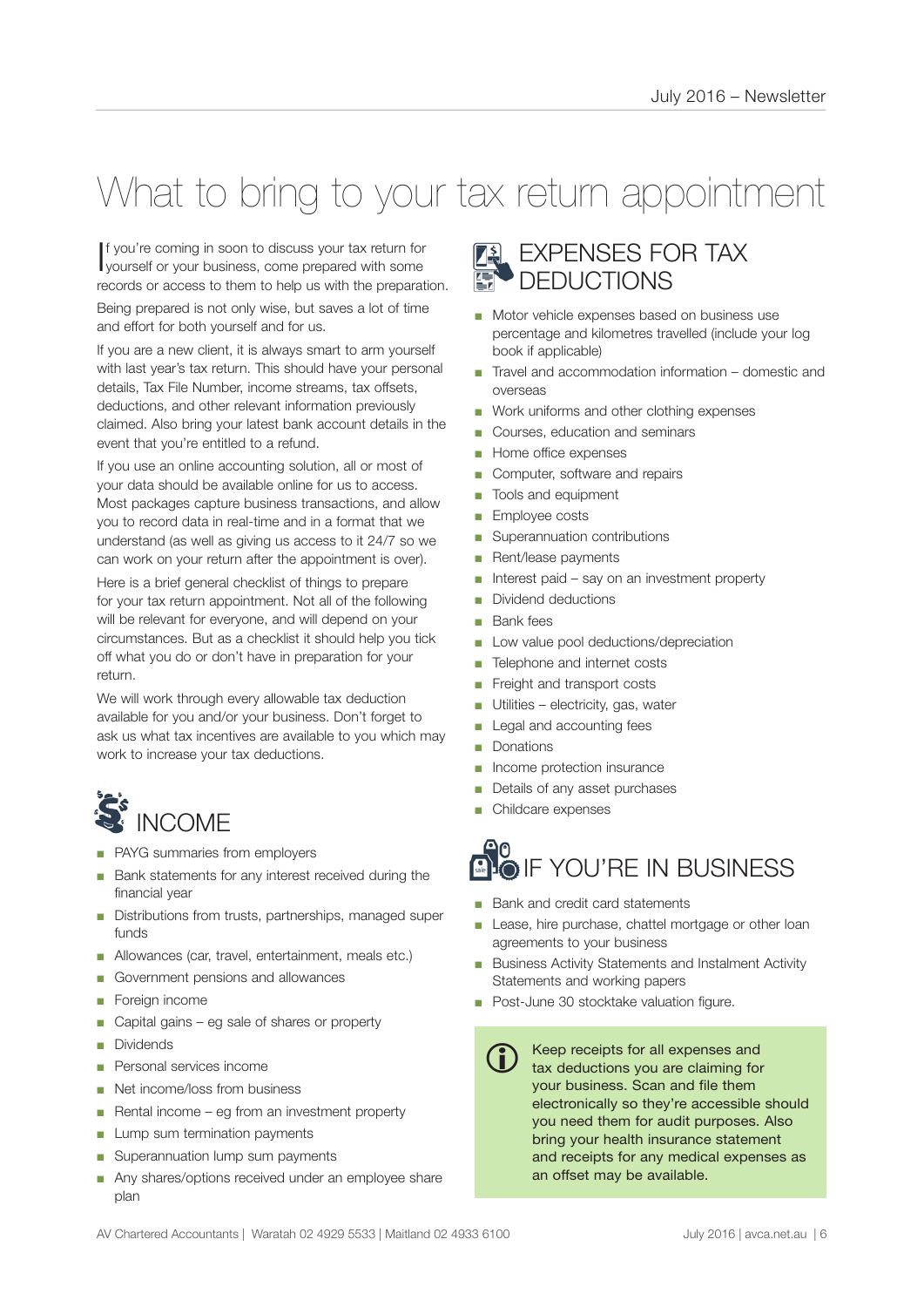

The ATO has recently warned that it is continuing to see instances of scam emails, SMS messages or telephone calls where criminals try to steal money or information from taxpayers. These can be very convincing and many individuals fall victim to these each year.

It is important that you know common characteristics of a scam so that you can watch out for potential fraudsters.

Generally, scam communications:

- are unsolicited
- are pushy and can be intimidating, threatening arrests or penalties if payment for an unknown tax debt is not made immediately
- demand payment in full and in some instances via unconventional means such as iTunes cards, cash transfers or gift vouchers
- ask you for your personal or financial information or to confirm information they pretend they have
- can often be poorly worded, and (for written scams) could contain spelling and grammatical mistakes
- may promise you a tax refund in exchange for a payment or personal information
- may contain an attachment or fake links requesting you to lodge a form – opening these attachments or links can cause you to download spyware or a virus.

If a scammer or someone claiming to be from the ATO has contacted you and you are unsure of their legitimacy. let us know.

For phone scams you should:

- hang up immediately
- call the ATO's dedicated scam reporting line 1800 008 540 between 8am to 6pm EST, Monday to Friday.

For email scams you should:

- refrain from clicking on links or opening attachments
- forward the email to ReportEmailFraud@ato.gov.au

And of course, please feel free to check with us should you have any doubts or concerns.  $\Box$ 

## SMSF TRUSTEES: NON-ARM'S LENGTH LRBA GRACE PERIOD EXTENDED

The ATO had previously held that limited recourse borrowing arrangements (LRBAs) which are not maintained on arm's length terms need to be fixed before June 30, 2016. However additional time has been granted and now trustees have until January 31, 2017 to rearrange their LRBAs and either meet the safe harbour definition or otherwise demonstrate that the arrangement was entered into and is maintained as an arms' length dealing.

LRBAs established not on commercial terms give rise to non-arm's length income (NALI), which is taxed at the top marginal individual tax rate. This can negate all the benefits of holding investments in a superannuation environment.

The ATO also acknowledged that there is scope for further practical guidance clarifying the circumstances in which an SMSF will be taken to receive a greater amount of ordinary or statutory income under a particular non-arm's length arrangement, compared to the amount that it would have received under an arm's length arrangement.

The ATO says it will not select an SMSF for an income tax review purely because it has an LRBA for the 2014-15 income years and prior, provided that:

- **the SMSF trustee ensures that any LRBAs that their fund has is on terms consistent with an arm's length** dealing, or is alternatively brought to an end by January 31, 2017, and
- payments of principal and interest for the year ended June 30, 2016 must be made under LRBA terms consistent with an arm's length dealing by January 31, 2017.  $\blacksquare$